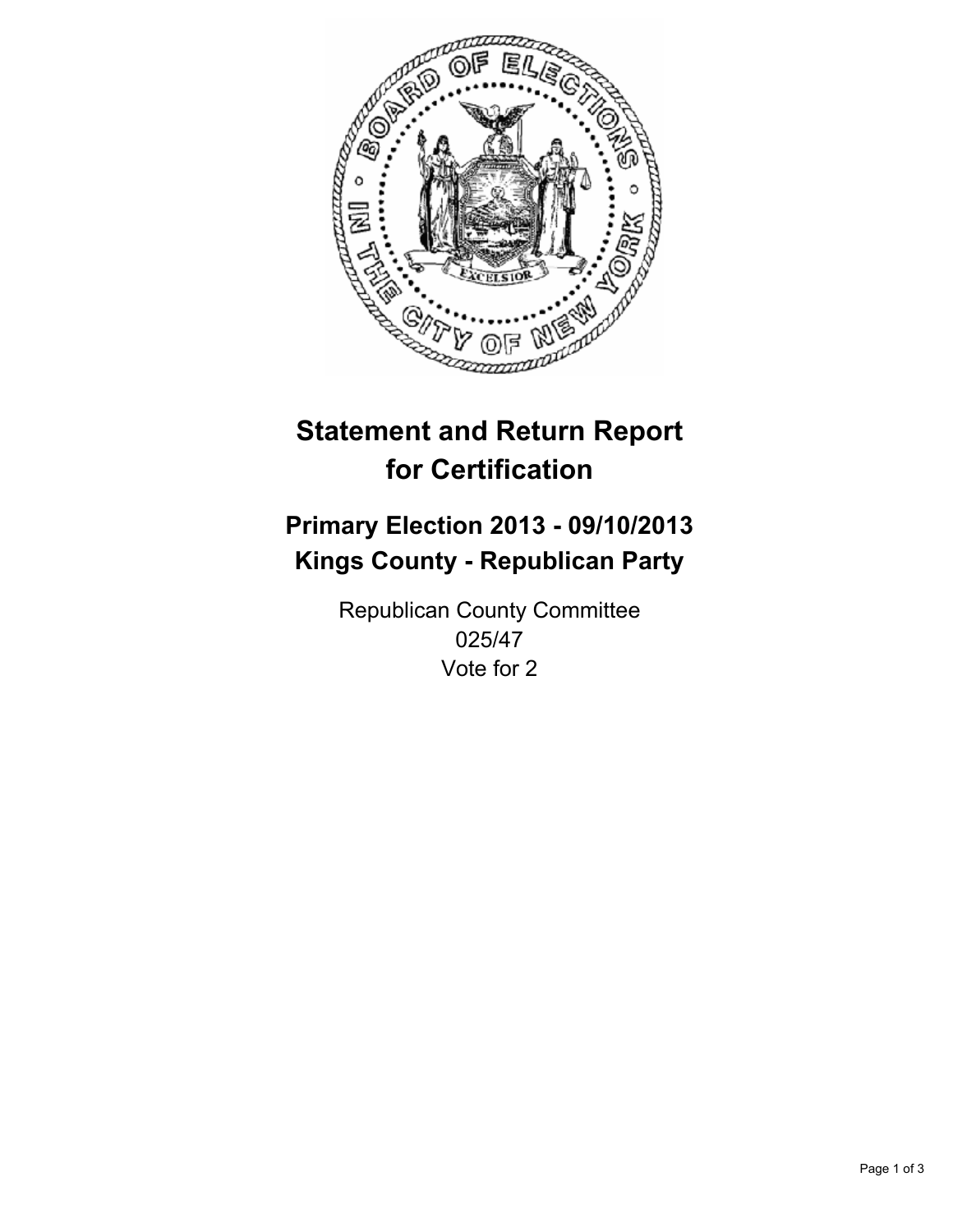

## **Assembly District 47**

| <b>EMERGENCY</b>       | 0        |
|------------------------|----------|
| ABSENTEE/MILITARY      |          |
| <b>FEDERAL</b>         | 0        |
| SPECIAL PRESIDENTIAL   | $\Omega$ |
| AFFIDAVIT              | $\Omega$ |
| RONALD SHEININ         | 6        |
| <b>NINA SHEININ</b>    | 6        |
| <b>LORRAINE MENDES</b> | 4        |
| ANNETTE DANNA          | 8        |
| <b>Total Votes</b>     | 24       |